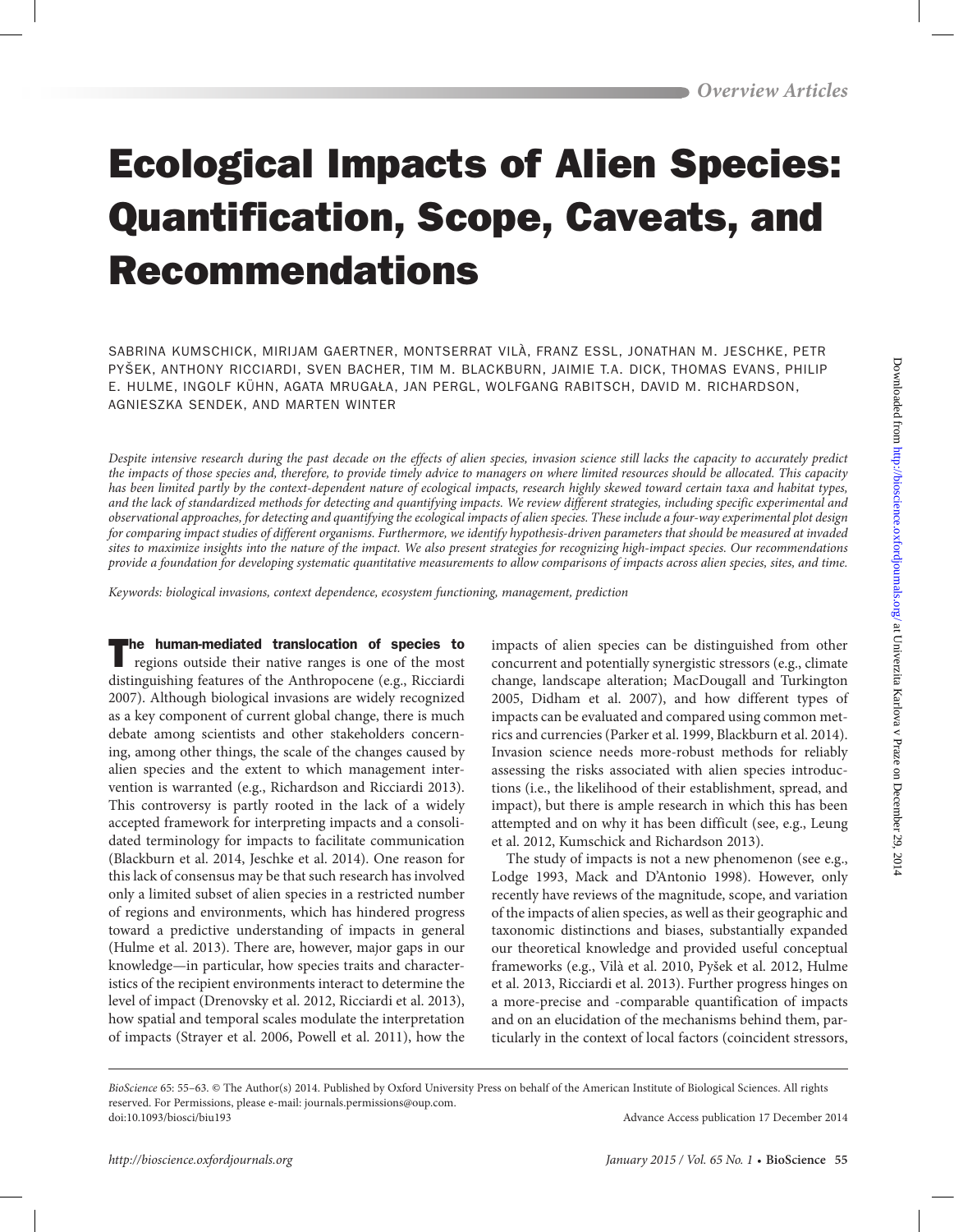

*Figure 1. The context dependence of alien species impacts. Knowledge of key interactions and moderating parameters is required to understand and properly quantify impacts. The details of these parameters are given in table 1 and appendix S1.*

species interactions, and physicochemical conditions that vary over space and time)—all of which pose challenges for risk assessment and can misguide management decisions. Here, we assess approaches for quantifying and prioritizing impacts and provide recommendations for facilitating the risk assessment and management of alien species. Specifically, we propose guidelines on what information to collect on the invaded site to better understand the mechanisms of impact and to decide which alien species should be prioritized for management, on how to plan and conduct empirical studies to understand impacts, and on how to approach impact prediction. We follow Ricciardi and colleagues (2013) in defining an *impact* as a measurable change in the state of an invaded ecosystem that can be attributed to the alien species. This definition includes any change in ecological or ecosystem properties but excludes socioeconomic effects and human values (cf. Jeschke et al. 2014).

# Quantifying ecological impacts in the field: What to measure

Quantitative assessments of alien species impacts are essential to ensure that resources spent on management are prioritized to target the most problematic species, threatened areas, and affected ecosystem processes (Hulme et al. 2013). However, in general, the selection of parameters used in quantitative studies of impact does not seem to have been sufficiently driven by hypotheses. The selection of appropriate parameters should account for impacts at different organizational levels, such as individuals, populations, communities, and ecosystem functions (Parker et al. 1999, Pyšek

et al. 2012, Blackburn et al. 2014), and at different levels of diversity, such as genetic, functional, and taxonomic diversity. Quantifying several impact types at the same site allows for the determination of causal links among impacts and the identification of direct and indirect effects (figure 1; see also Hulme 2006).

Among the most important metrics is alien species abundance, which is correlated with the level of impact, although not necessarily linearly. The greater the number of individuals or biomass of the alien species is, the more resources they will use and the greater the extent and strength of their interactions with native species will be (e.g., Parker et al. 1999, Ricciardi 2003). Catford and colleagues (2012) provided a practical way of taking the abundance of alien species into account: identifying abundance thresholds and using categorical scores.

Time since invasion also influences the level of impact, through temporal changes in the abundance of the alien species, adaptation by the recipient community, postinvasion evolution, and variation in the physicochemical environment in the invaded range (Strayer et al. 2006, Dostál et al. 2013). The introduction or establishment date should therefore be noted. The magnitude, direction and type of impact also vary with the spatial extent and grain (resolution) of the study area (e.g., Gaertner et al. 2009). It is therefore important to indicate sampling plot size as well as the area over which plots were sampled, also in light of species–area curves. However, this measure might not always be straightforward—for example in the case of migrating animals.

# The challenge of context dependence

The impacts of alien species vary both in their location and their duration or frequency, under the influence of local abiotic and biotic variables (Hulme 2006, Ricciardi et al. 2013). The abundance and performance (e.g., resource uptake, competitive success) of a species can vary predictably along physical environmental gradients (Ricciardi 2003, Jokela and Ricciardi 2008). In addition, the composition of the recipient community moderates impacts in several ways (e.g., through resistance or facilitation by resident species; Ricciardi et al. 2013). Interactions between native and alien species may also vary across physical gradients such that dominance patterns can even be reversed (Kestrup and Ricciardi 2009).

Finally, other anthropogenic stressors that simultaneously alter the physical and biological environment can affect many interactions and obscure the effects of alien species. Figure 1 illustrates this passenger–driver problem of impact attribution, which is a major challenge for management (MacDougall and Turkington 2005, Didham et al. 2007); impact attribution could be challenging if the passenger model dominated. In the driver model, interaction a (or c affecting e) is strong in both directions; in the passenger model, interaction d (or e affecting b) is strong, whereas a is weak. Also illustrated are additive (a and e are strong) and synergistic models (in which a, c, d, and e are strong).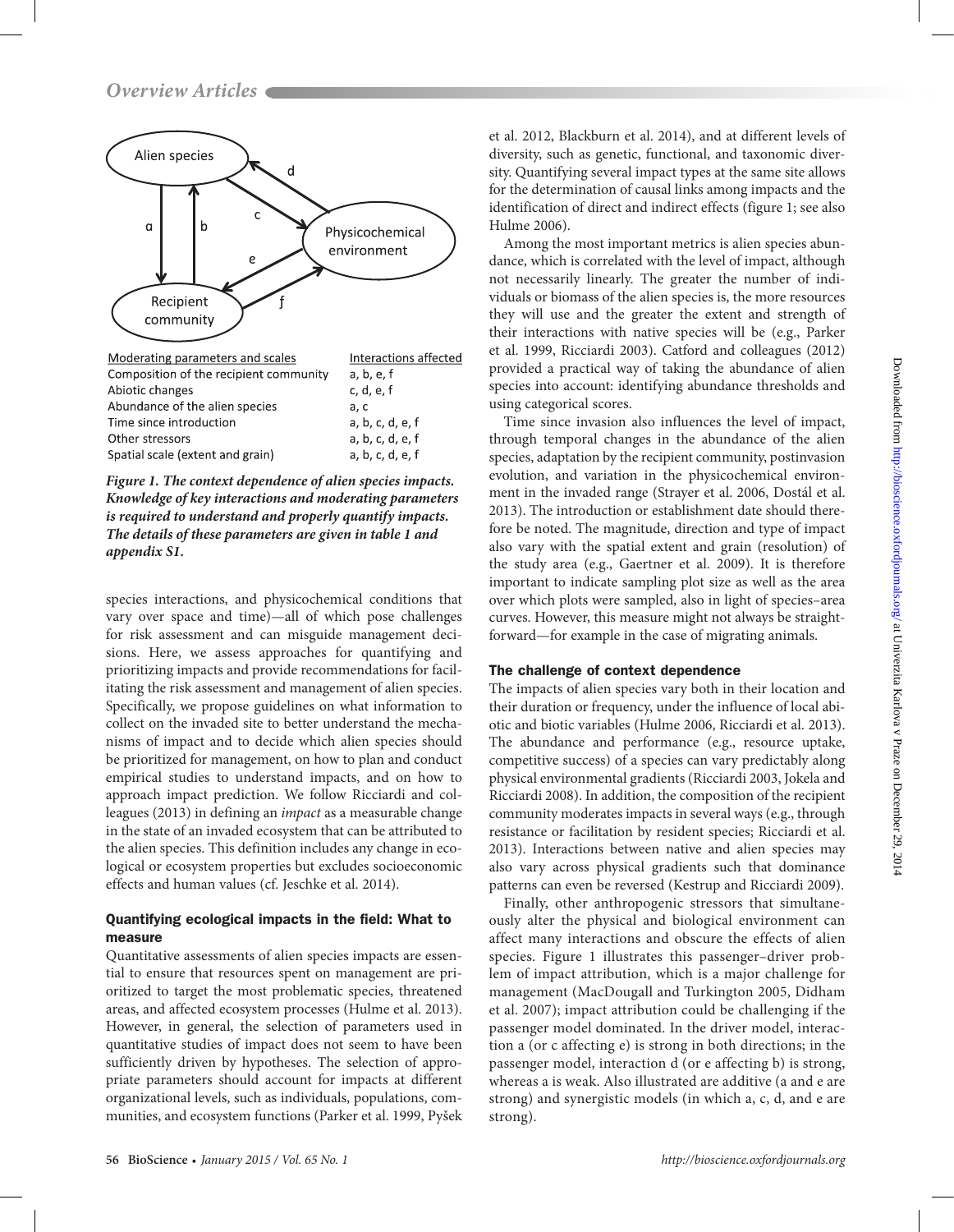An increased understanding of context dependence is required in order to improve our ability to predict impacts. Resource managers can play a valuable role in their initial detection and by providing information on the shifting contexts of impacts, through their observation of environmental change. However, *quantifying* these changes requires considerable research and sufficient resources. Governments, landowners, and managers, as well as the general public, could profit from the outcomes of such studies. Moreover, funding should be allocated by all of these stakeholders to both research institutes and land management agencies. The outcomes can then feed into preventive measures—for example, to improve risk assessments and management plans.

## The prioritization of management

It is beyond the scope of this study to discuss management prioritization if the passenger model dominates for a particular system. In the following section, we therefore only address impacts in situations in which the alien species is most likely to be a driver of the impact.

For efficient and cost-effective allocation of management resources, there is a strong need to flag those alien species with potentially high environmental impacts (Blackburn et al. 2014). It has been proposed that species with the potential to force ecosystems to cross biotic and abiotic thresholds and, therefore, to change to alternative states (i.e., causing regime shifts)—should be considered as potentially the most disruptive and should be given top priority for intervention (Gaertner et al. 2014). Regime shifts are associated with a reorganization of the internal feedback mechanisms that structure an ecosystem, such as plant–soil feedbacks (Scheffer et al. 2012). However, at present, it is difficult to predict whether a given species can alter feedbacks in ways that could lead to a regime shift. The outcomes depend on the traits of the alien species, the characteristics of the invaded habitat and of the invaded community (figure 1; Pyšek et al. 2012, Kueffer et al. 2013), and interactions between these factors (Ricciardi et al. 2013). One way of tackling these challenges is to identify specific combinations of species traits, ecosystem characteristics, and impacts with a high probability of causing changes in ecosystem feedbacks (Gaertner et al. 2014). Such feedbacks are commonly associated with the impacts of ecosystem engineers (table 1 and supplemental appendix S1; Linder et al. 2012, Ricciardi et al. 2013).

If no quantitative or statistically comparable data are available, as is often the case, impact-scoring systems can be used to make very diverse data comparable. Furthermore, they allow comparisons between groups with different impact mechanisms (Kumschick et al. 2012, Blackburn et al. 2014). Scoring systems have been used to identify traits of alien mammals and birds associated with high levels of impact (Nentwig et al. 2010, Kumschick et al. 2013) and have shown that the diversity of habitats that an alien species can occupy could be a useful parameter in models predicting that species' impact (Evans et al. 2014).

#### Implications for prediction and prevention

We need to mitigate impacts not only when aliens are present but, ideally, also when they are expected to invade and likely to have an undesirable impact in the future. Preinvasion assessments with the purpose of predicting the risk of invasion and impact are used in many parts of the world (Kumschick and Richardson 2013), but the impact assessment is generally not convincingly incorporated, owing mainly to the same inherent difficulties and uncertainties that account for the lack of a robust predictive framework and a lack of data on impacts in general. A potential solution would be to identify predictable patterns via statistical synthesis of data from multiple sites for given species—ideally, those with a sufficiently documented impact history (figure 2; Kulhanek et al. 2011). Such studies can also contribute to the justification for labeling a species as a potential invasive or as causing a potential impact elsewhere as an often-suggested predictor of invasion success and impact, respectively, in the new range (Leung et al. 2012, Kumschick and Richardson 2013). Figure 2 outlines a logical series of empirical approaches for forecasting impacts, primarily on the basis of impact and invasion history. Vitousek (1990) posited that alien species that have large effects on ecosystem processes differ from the native species in their resource acquisition, resource efficiency, or capacity to alter disturbance regimes; examples of this include alien plants that change fire regimes following their introduction, such as many invasive grasses (D'Antonio and Vitousek 1992, Yelenik and D'Antonio 2013), and mammalian predators introduced to islands with no evolutionary history of such species or archetypes (e.g., Blackburn et al. 2004). The functional distinctiveness of the alien species may enhance its impact through novel resource use and exposure to ecologically naive residents or by introducing new ecosystem functions (e.g., nitrogen fixers in communities naturally without such a guild). Taxonomic or phylogenetic distinctiveness can serve as proxy parameters of functional distinctiveness (Ricciardi and Atkinson 2004, Strauss et al. 2006). In some cases, however, alien species may differ not in functional type but in performance and behavior. For example, alien and native predators may differ in their feeding behaviors toward a common prey, but these differences can be quantified and compared by testing their functional response (Dick et al. 2014).

Finally, one aspect of potentially high predictive value that has not been adequately explored is whether the impacts of alien species are similar to those of phylogenetically closely related or functionally similar alien species. This relationship is often assumed and used to assess the risk of species that have not been introduced elsewhere (e.g., Bomford 2008), but it has rarely been tested. A cursory examination of the freshwater literature indicates that taxonomic affiliation whether a species is closely related to a proven invader—is not a consistent predictor of impact potential (Ricciardi 2003).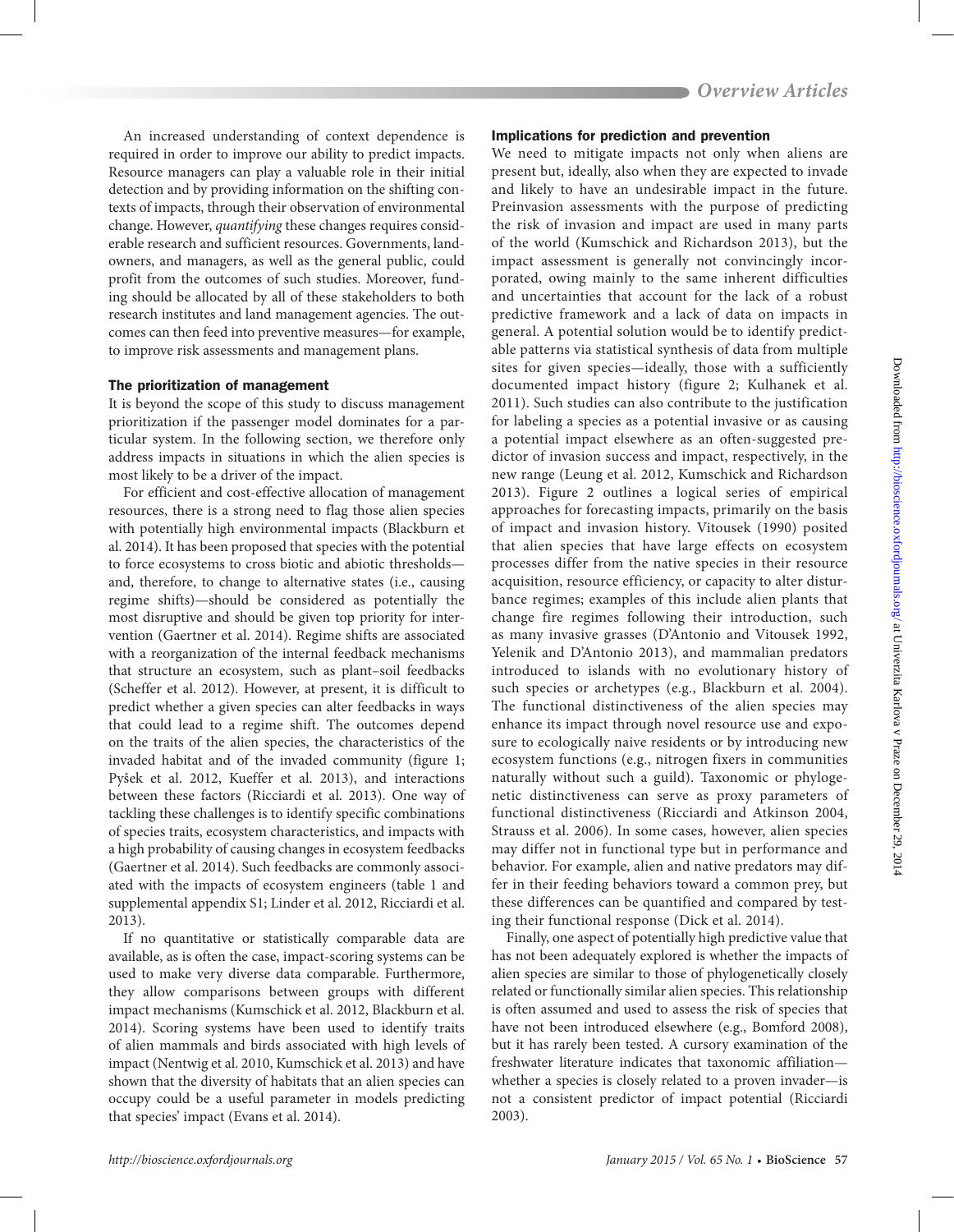| <b>Purpose</b>               | Parameter                                                                                                | <b>Rationale</b>                                                                                                                                                                                                                                                                                                                                                 |
|------------------------------|----------------------------------------------------------------------------------------------------------|------------------------------------------------------------------------------------------------------------------------------------------------------------------------------------------------------------------------------------------------------------------------------------------------------------------------------------------------------------------|
| Quantification               | Changes to ecosystem function following<br>invasion                                                      | Changes to ecosystem functions often affect ecosystem services.                                                                                                                                                                                                                                                                                                  |
|                              | Per capita effects                                                                                       | The level of impact is a function of per capita effects (e.g., the rate of<br>resource uptake), abundance, and interactions between organisms and their<br>environment.                                                                                                                                                                                          |
| Context<br>dependence        | Composition and abundance of native<br>species and traits in the recipient community                     | Recipient communities can be transformed rapidly by interacting with alien<br>species. Native species may increase or decrease in abundance (or even<br>become extirpated). Food webs may be altered because of the addition or<br>deletion of energy pathways.                                                                                                  |
|                              | Genetic composition of congeneric native<br>species in the recipient community                           | Introgression may affect native gene pools.                                                                                                                                                                                                                                                                                                                      |
|                              | Abiotic changes following invasion                                                                       | Altered physicochemical processes affect species interactions and<br>ecosystem functions.                                                                                                                                                                                                                                                                        |
|                              | Spatial scale                                                                                            | The overall spatial extent of impact depends on species distribution.                                                                                                                                                                                                                                                                                            |
|                              | Time since introduction                                                                                  | Impact varies over time, owing to changes to local abiotic conditions, the<br>abundance of the invader, and the response of the recipient community.                                                                                                                                                                                                             |
|                              | Other stressors during invasion                                                                          | Identification of simultaneous biological (e.g., other invaders) and<br>environmental stressors (e.g., climate change, nutrient pollution, land<br>transformations) can have multiple additive or synergistic effects. It is<br>necessary to disentangle these confounding effects to resolve whether the<br>invasion is the cause or the symptom of any impact. |
| Prediction                   | Impact history of the invader                                                                            | The impact history of a species, if well documented, is the most reliable<br>predictor of its impact, although context-dependent influences can cause<br>unexpected outcomes.                                                                                                                                                                                    |
|                              | Abundance of the invader                                                                                 | In many cases, the level of impact scales with abundance (at least initially).<br>Elucidation of the relationship between abundance and impact will assist<br>in developing species-specific predictive models and for determining<br>thresholds for regime shifts.                                                                                              |
|                              | Functional or phylogenetic novelty<br>(distinctiveness) of the invader respective to<br>native community | Larger impacts are often caused by alien species that are functionally or<br>phylogenetically distinct from the recipient community.                                                                                                                                                                                                                             |
| Management<br>prioritization | Endemism                                                                                                 | Native species that have been geographically isolated over evolutionary time<br>scales are naive to the effects of a broad range of alien species.                                                                                                                                                                                                               |
|                              | Ecosystem services                                                                                       | Identification of the affected ecosystem services can guide management<br>prioritization and facilitate communication with various stakeholders.                                                                                                                                                                                                                 |
|                              | Rare and Red-listed species                                                                              | Red-listed species are of priority conservation concern and should be<br>protected against the threat of alien species.                                                                                                                                                                                                                                          |
|                              | Conservation concern of the invaded<br>ecosystem                                                         | Prioritization of alien species management depends on the nature of the<br>ecosystem invaded (e.g., protected area, sanctuary).                                                                                                                                                                                                                                  |
|                              | Native biodiversity                                                                                      | Diverse native assemblages are deemed to have more conservation value.                                                                                                                                                                                                                                                                                           |
|                              | Ecosystem engineers                                                                                      | Feedbacks, potentially leading to regime shifts, are commonly associated<br>with the impacts of ecosystem engineers.                                                                                                                                                                                                                                             |

*Table 1. Suggested parameters important for quantifying, predicting, and prioritizing the management of the impact of alien species.*

considerations for the provision of guidance for improving the consistency and comparability of the impacts of invasive species among studies (e.g., meta-analysis) and to elucidate context dependency, therefore increasing insights into species- and site-related variation and possibilities for predictions based on impacts previously recorded elsewhere. More detailed information on specific parameters and references appear in appendix S1.

Understanding the mechanisms behind an impact is ultimately important to predicting the impacts of new alien species with no alien relatives. Trait-based models can give indications of such mechanisms, but, so far, it has not been explored to what degree traits correlated with impact have a predictive value for new invaders (Evans et al. 2014).

## Experimental methods and approaches to investigate impacts

Various approaches have been taken to study the impacts of different taxa in different habitat types (supplemental

appendix S2). Most of these studies have involved comparisons of invaded and uninvaded reference sites, primarily at the fine resolution of plots and their restricted extent (a in figure 3). This approach is commonly used to infer the impacts of alien species on particular native species, on community structure (i.e., species diversity), and on ecosystem processes such as nutrient pools and fluxes (Vilà et al. 2011). If suitable reference plots are available, it is the simplest observational approach, because it allows large amounts of data to be collected relatively easily and inexpensively. However, it does not demonstrate causality, because the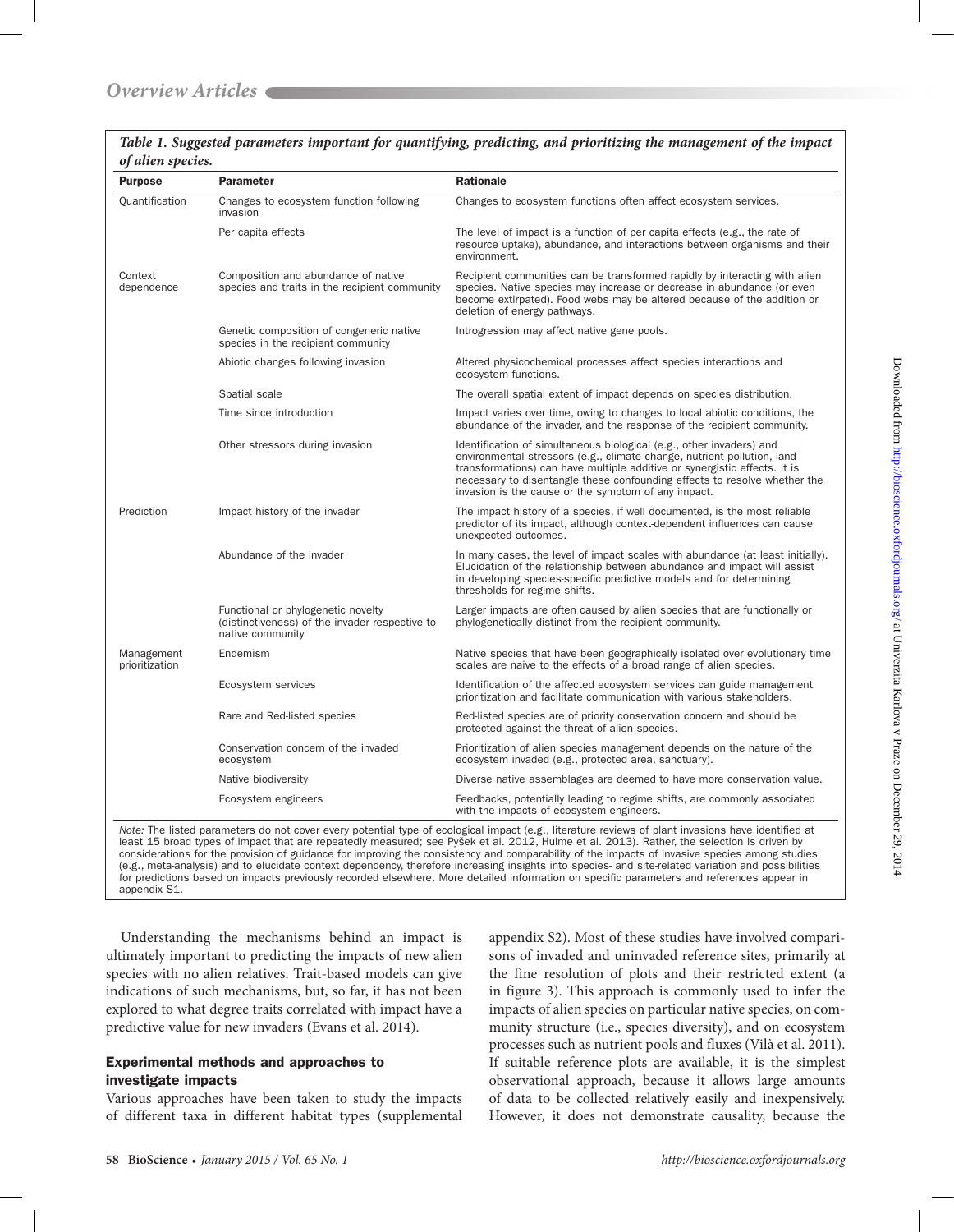

*Figure 2. Empirical approaches for forecasting impacts of alien species, starting with the most desirable data. If an alien species has a sufficiently documented impact history in its invaded range, the patterns within the data could be analyzed statistically (e.g., using multivariate techniques or meta-analysis) to construct quantitative or qualitative models of its impact (e.g., Ricciardi 2003, Kulhanek et al. 2011). In cases in which no impact history is available, the invasion history of the species could be used to predict its abundance—a proxy for its level of impact—by relating variation in local abundance to limiting physicochemical variables (e.g., Jokela and Ricciardi 2008). Otherwise, predictive information might be obtained from the impact (invasion) history of functionally similar species or from trait-based models of high-impact invaders (e.g., Pyšek et al. 2012, Kumschick et al. 2013). Further information on the suggested parameters appears in appendix S1. Source: Adapted with permission from Ricciardi (2003).* 

observed outcome can be confounded with between-site differences not related to the introduced species. With this in mind, such studies should select plots that are as closely matched as possible for other abiotic and biotic features (Hejda et al. 2009). One approach is to correlate the magnitude of one or more impacts along a gradient of alien species abundance (b in figure 3). For instance, herbivore effects on plant fitness are often density dependent, such that their per capita effect is correlated with density (e.g., Trumble et al. 1993). However, the relationship between per capita impact and alien species abundance remains to be examined for a range of taxa, systems, and environmental conditions.

Unfortunately, it is often very difficult to find contemporaneous similar but uninvaded reference sites to contrast with invaded sites. Under such circumstances, it would be preferable to study genuine chronosequences that enable an analysis of the relationships in the time since invasion and the

magnitude of impact, provided that there are good historical data to determine when the invasion began (c1 in figure 3). Of particular interest are comparisons of sites before and after invasion (c2 in figure 3). This is only feasible under certain circumstances, such as in locations in which there have been long-term monitoring programs (Magurran et al. 2010) or monitoring before an anticipated invasion took place (Roy et al. 2012). However, in such cases, the long-term temporal dynamics of the impacts of alien species are generally not sufficiently understood to give recommendations on the optimal time scale of impact studies (Yelenik and D'Antonio 2013). Moreover, time series studies might encounter the same confounding problems as comparisons between invaded and uninvaded sites, given that differences over time might be caused by other (confounding) stressors acting simultaneously during an invasion (figure 1, appendix S1).

If direct observations on the temporal dynamics of impacts are not feasible, changes in communities or ecosystem processes might not be attributable to the presence and activity of the alien species but, rather, to concurrent or preceding changes in the environment (e.g., grazing, eutrophication, changes in climate conditions). Whether alien species are passengers or drivers of change is difficult to resolve by observation alone (MacDougall and Turkington 2005). For example, the observed decline of native ladybird beetle species in arboreal habitats in the UK after invasion by the alien ladybird beetle

*Harmonia axyridis* is also correlated with changes in maximum temperature and rainfall among years (Brown et al. 2011). However, path analysis and structural equation modeling can sometimes be applied to disentangle the relative importance of alien species and other stressors to native species declines (e.g., Light and Marchetti 2007, Hermoso et al. 2011).

Although, in any aspect of ecology, the manipulation of parameters is the best way to demonstrate causality, field removal experiments to identify the impacts of alien species (d in figure 3, appendix S2) have been reported in only a small number of studies. The most prominent examples concern the removal of alien plants, but field manipulation experiments represent less than 14% of the studies on the impacts of alien plants (Vilà et al. 2011). Comparing invaded plots with those from which alien species have been removed offers a straightforward method to demonstrate that ecological differences between these plots are linked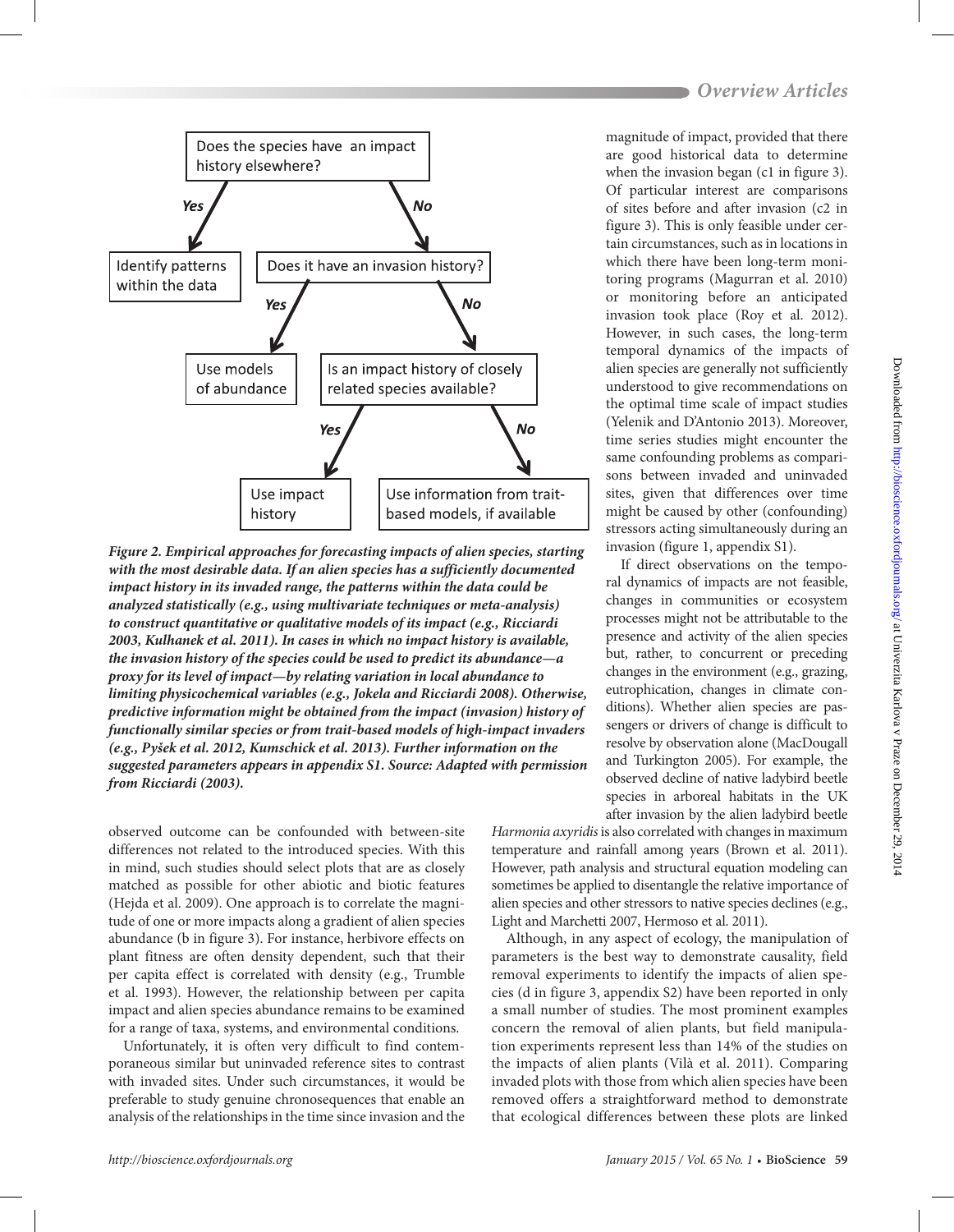

*Figure 3. Empirical approaches for studying the impacts of invasive alien species using manipulated and unmanipulated plots: (a) Observational approach comparing invaded and uninvaded (reference) plots. (b) Observational approach along a gradient of alien species abundance (higher abundance is represented here by darker shading). (c1) Chronosequence of invasion (stages of different time since invasion shown as discontinuous squares). (c2) A special case of the previous approach: a before- and after-invasion approach comparing only two stages over time. (d) Experimental approach comparing invaded and removal plots. (e) Experimental approach comparing removal and uninvaded reference plots. (f) Experimental approach comparing plots from which the alien or the native species has been removed; these can be undertaken to account for the disturbance effect in the removal experiments (comparing panels (f), (e), and (d)) or to test whether functionally similar native and alien species have different effects.*

to the effects of alien species. However, the outcomes of these experiments can be confounded with disturbance effects due to species removal. Disturbance can be minimized in various ways. For example, if the alien species is an annual plant, the invader can be removed at the seedling stage (Hulme and Bremner 2006). Disturbance is, however, often unavoidable if the invader is a perennial plant species. Consequently, removal plots are often set in an earlier successional stage than are intact invaded plots; even if they harbor high levels of species richness, their species composition can be different, and they are therefore not exactly comparable, because many species regenerating in the removal plots are early colonizers that can, themselves, be alien species (Truscott et al. 2008, Andreu et al. 2010). In such cases, it is advantageous to combine the experimental removal of alien species with the removal of native species, where that is deemed appropriate (f in figure 3), to distinguish the alien–native effect from the disturbance effect. For sessile species, comparing ecological differences between areas in which aliens and natives have been removed will elucidate whether the effect of the alien is due to species origin per se*.*

Removal experiments for mobile organisms are difficult to achieve in practice, and the results from such experiments are highly context dependent. There have now been many eradications of alien animal species worldwide (e.g., Pluess et al. 2012), with sometimes counterintuitive results on the dynamics of their prey (Rayner et al. 2007). Furthermore, compared with that of sessile species, the impact of mobile species with large home ranges (e.g., vertebrates) might be spatially diluted and difficult to quantify at the local scale. Eradications can be used for comparisons of invaded communities before and after the removal of the alien (e.g., Monks et al. 2014), but other approaches, such as comparisons with other invaded and uninvaded sites, might also be possible. For mobile species with large home ranges, the use of well-designed enclosures or fences to compare large invaded and uninvaded areas might be one of the most realistic options (Burns et al. 2012).

The removal of an alien species does not necessarily (or not immediately) lead to the restoration of preinvasion conditions, particularly for some ecosystem engineers that may have a legacy effect on habitat conditions (Magnoli et al. 2013). It is therefore crucial to compare removal plots with uninvaded and

unmanipulated reference plots (e in figure 3). From a restoration perspective, a successful removal strategy would be one in which the ecosystem recovers along a trajectory leading to a state similar to that in a reference site, not only in terms of species richness but also in terms of species composition and ecosystem functioning. For example, following the removal of monkey flowers (*Mimulus guttatus*) from a riparian system, the resident plant community recovered and increased in species richness over time but toward a different community composition than that of uninvaded sites (Truscott et al. 2008). This demonstrates that different methodological approaches can lead to different conclusions based on extant impacts.

In some cases, removals of alien species could be compared with removals of closely related natives. For example, field removal experiments that have been conducted in the Bahamas to exclude the alien red lionfish (*Pterois volitans*) and test how the impact of this species compares with that of the coney grouper (*Cephalopholis fulva*, a native predator of similar size and diet) showed that the alien species reduced the abundance and richness of small coral-reef fishes more than of the native predator (Albins 2013). More studies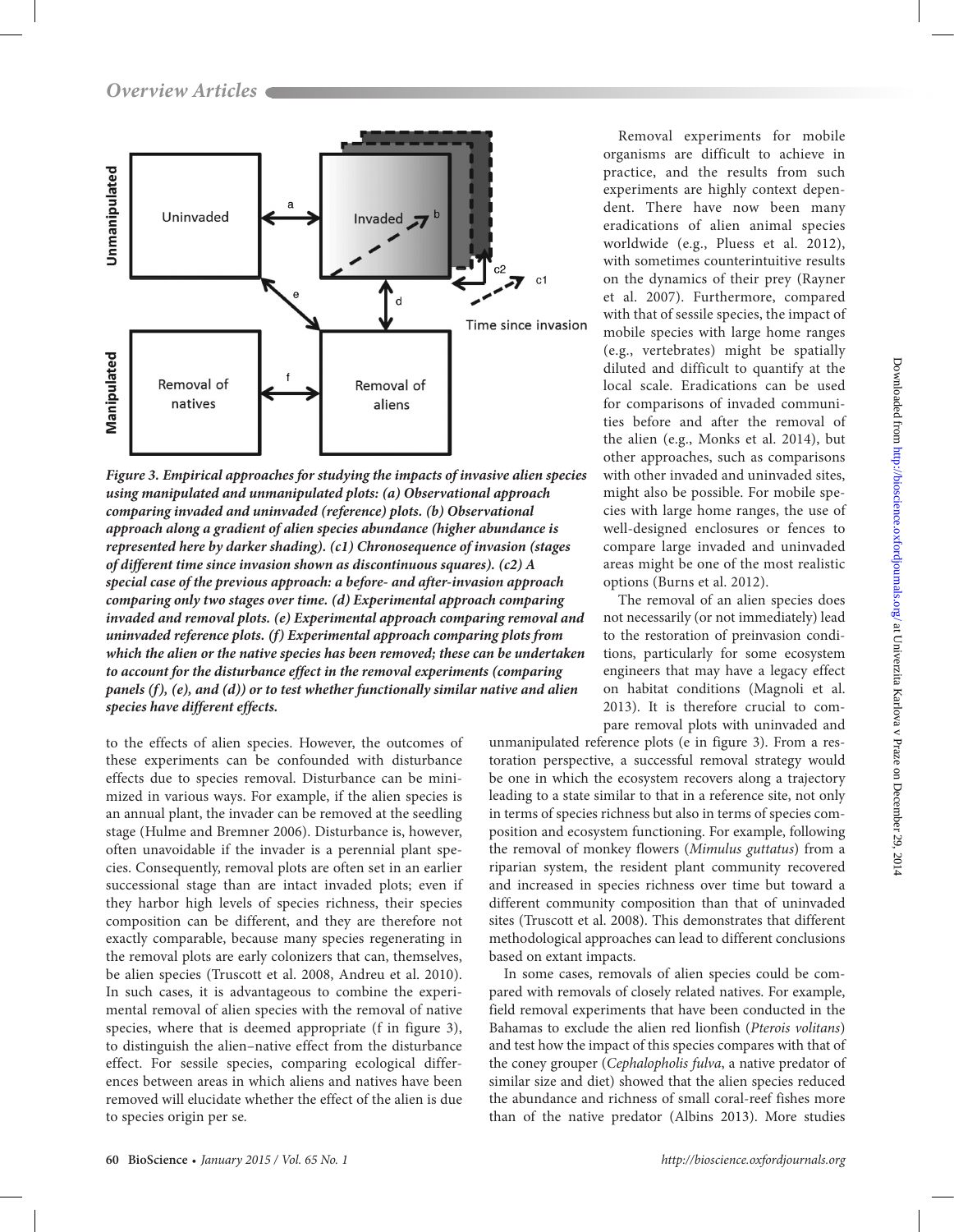of this kind are needed to discern whether alien species impacts represent the average effect or a magnified effect of a single species in the community when it is dominant (f in figure 3). However, such native-removal studies are only feasible and sensible if no negative conservation implications of removing those natives are expected.

Manipulative species-addition field experiments are technically feasible (appendix S2; Meffin et al. 2010) but highly challenging, because the prevention of the establishment and spread of the alien species outside experimental plots has to be a priority in the experimental setting. This is difficult to achieve and might jeopardize the value of an experiment intended to obtain observations of an interaction between the additional alien species individuals and the recipient community. An alternative is to perform species-addition experiments in restricted conditions mimicking field conditions as much as possible. Mesocosms have mainly been used to test the impacts of soil organisms and aquatic alien species (appendix S2). Such studies can be informative regarding particular impact mechanisms for species interactions but are problematic for inferring impacts at the community and ecosystem levels. Moreover, mesocosm and common-garden experiments are usually too short term or restricted in scale to predict long-term field conditions.

There are multiple ways to assess alien species impacts, but no single method appears to have a clear advantage. We advocate a four-way plot experimental design (uninvaded, invaded, removal of natives, removal of aliens; a, d, e, and f in figure 3), not only to reveal ecological impacts and to detect regime shifts but also to determine the potential success of restoration efforts. The use of large-scale removal programs as a source of experimental data can be highly valuable if they are carried out in such a way as to allow this recommended design. Spatial and temporal variation in impacts must also be taken into account by careful replication and monitoring of the sampled sites (Kueffer et al. 2013).

# **Conclusions**

Not only is research on the impacts of alien species necessary to understand why some species are more disruptive than others and why some systems are more susceptible to being disturbed by alien species, but it is also of practical importance in determining how limited management resources should be allocated. The better our understanding of impacts, the better equipped we will be to implement effective management. Systematically gathering and synthesizing solid evidence of the impacts caused by alien species facilitates communication with the public and better informs policy- and decisionmakers. Disputes within the scientific community about the role of alien species increases the perception of them being innocuous or equally likely to have positive effects (but see Richardson and Ricciardi 2013). In fact, many alien species cause substantial and sometimes irreversible impacts, but we have not yet achieved a predictive understanding of when or where these impacts will occur or which species will cause them.

Furthermore, our synthesis points out that different experimental methodologies are appropriate for different taxa because of particular properties of the species and ecosystems involved, even though most methods are theoretically applicable for most organismal groups (appendix S2). It is known, however, that using different methodological approaches can lead to different conclusions (e.g., Truscott et al. 2008). Moreover, sessile organisms are more frequently studied than are mobile ones, which can potentially introduce bias. Further studies are required to determine the extent to which such issues influence our evaluation and knowledge of impacts and the perceived differences between organismal groups.

A more balanced view of impacts and a standardized protocol of how to quantify impacts—that is, which parameters to measure and which metrics to apply at invaded sites—are needed. Therefore, we have proposed a set of parameters on which to base the objective quantification of impacts. The collation of information on these parameters will contribute to a better understanding of context dependence and to a robust framework for prioritization.

# Acknowledgements

This article is a joint effort of the working group sImpact that formed at a workshop supported by sDiv, the Synthesis Centre for Biodiversity Sciences within the German Centre for Integrative Biodiversity Research (iDiv) Halle–Jena– Leipzig, funded by the German Research Foundation (DFG; through grant no. FZT 118). We acknowledge support from the Swiss National Science Foundation and the Drakenstein Trust (to SK); the Spanish Ministry of Economy and Competitiveness and the Severo Ochoa Programme for Centres of Excellence (Projects Consolider-Ingenio MONTES no. CSD2008-00040, no. RIXFUTUR CGL2009-7515, and no. FLORMAS CGL2012-33801 to MV); the COST Action TD1209 Alien Challenge (to MV, FE, JMJ, PP, JP, SB, TMB, PEH, and WR); the Austrian Climate Research Program (project no. K10AC1K00061 "RAG-Clim" to FE); the ERA-Net BiodivERsA (project FFII), with national funding from the DFG (grant no. JE 288/7-1 to JMJ); the Academy of Sciences of the Czech Republic (grant no. RVO 67985939), the Czech Science Foundation (grant no. 14-36079G Centre of Excellence PLADIAS, and P504/11/1028 to PP and JP), and the Ministry of Education, Youth and Sports of the Czech Republic (to PP and AM); the Praemium Academiae award from the Academy of Sciences of the Czech Republic (to PP); the Canadian Aquatic Invasive Species Network and NSERC Canada (to AR); the UK Natural Environment Research Council and the Leverhulme Trust (to JTAD); the Department of Science and Technology and National Research Foundation's Centre of Excellence for Invasion Biology (to SK and DMR) and the National Research Foundation (grant no. 85417 to DMR); Charles University in Prague (project no. SVV 267204 to AM); and the German Academic Exchange Service DAAD (to AS).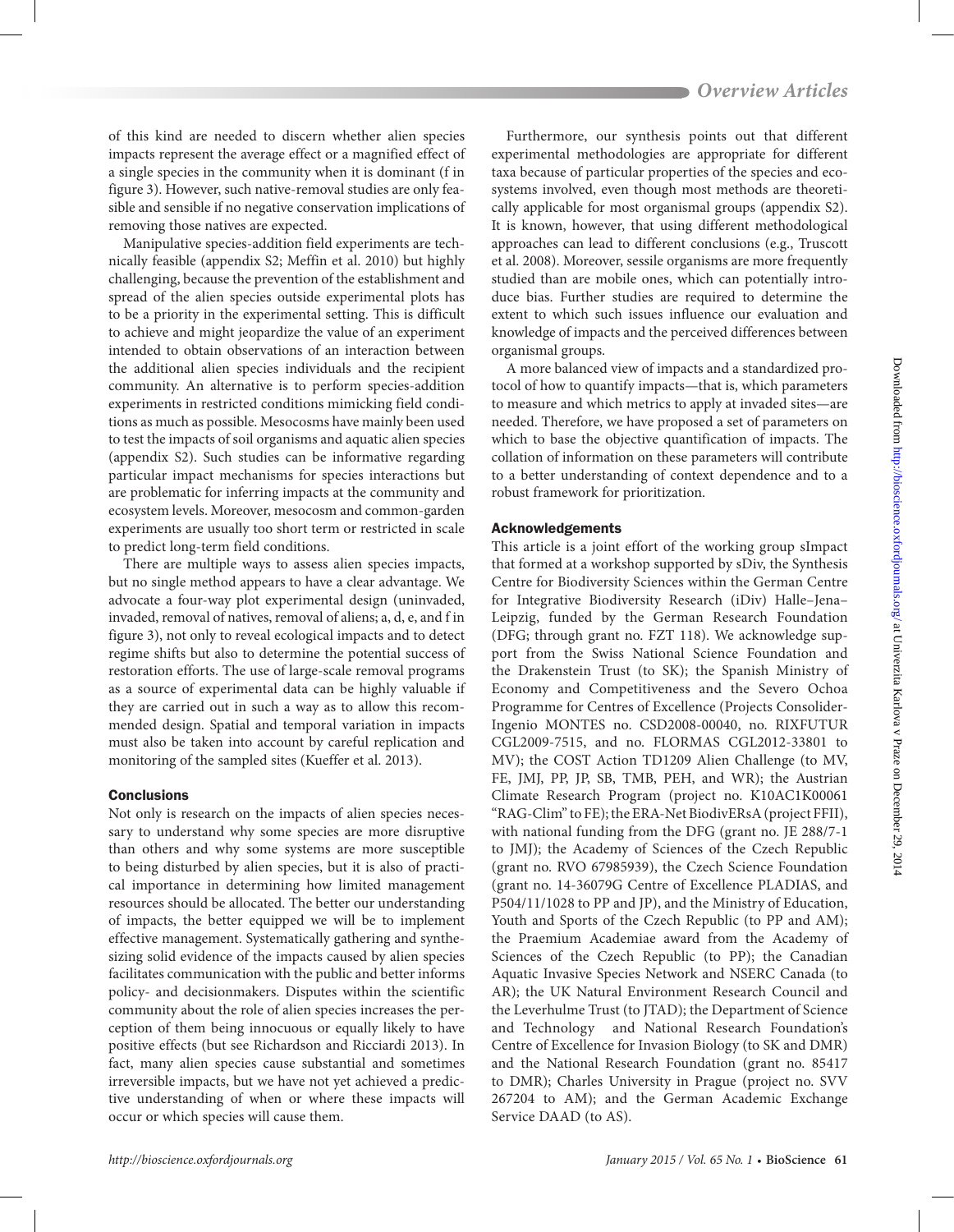# Supplemental material

The supplemental material is available online at *[http://bio](http://bioscience.oxfordjournals.org/lookup/suppl/doi:10.1093/biosci/biu193/-/DC1)[science.oxfordjournals.org/lookup/suppl/doi:10.1093/biosci/](http://bioscience.oxfordjournals.org/lookup/suppl/doi:10.1093/biosci/biu193/-/DC1) [biu193/-/DC1](http://bioscience.oxfordjournals.org/lookup/suppl/doi:10.1093/biosci/biu193/-/DC1)*.

#### References cited

- Albins MA. 2013. Effects of invasive Pacific red lionfish *Pterois volitans* versus a native predator on Bahamian coral-reef fish communities. Biological Invasions 15: 29−43.
- Andreu J, Manzano E, Dana ED, Bartomeus I, Vilà M. 2010. Vegetation response after removal of the invader *Carpobrotus* spp. in coastal dunes. Ecological Restoration 28: 440–448.
- Blackburn TM, Cassey P, Duncan RP, Evans KL, Gaston KJ. 2004. Avian extinction risk and mammalian introductions on oceanic islands. Science 305: 1955–1958.
- Blackburn TM et al. 2014. Towards a unified classification of alien species based on the magnitude of their environmental impacts. PLOS Biology 12 (art. e1001850).
- Bomford M. 2008. Risk Assessment Models for Establishment of Exotic Vertebrates in Australia and New Zealand. Invasive Animals Cooperative Research Centre.
- Brown PMJ, Frost R, Doberski J, Sparks T, Harrington R, Roy HE. 2011. Decline in native ladybirds in response to the arrival of *Harmonia axyridis* (Coleoptera: Coccinellidae): Early evidence from England. Ecological Entomology 36: 231–240.
- Burns B, Innes J, Day T. 2012. The use and potential of pest-proof fencing for ecosystem restoration and fauna conservation in New Zealand. Pages 65–90 in Somers MJ, Hayward MW, eds. Fencing for Conservation: Restriction of Evolutionary Potential or a Riposte to Threatening Processes? Springer.
- Catford JA, Vesk P, Richardson DM, Pyšek P. 2012. Quantifying levels of biological invasion: Towards the objective classification of invaded and invasible ecosystems. Global Change Biology 18: 44–62.
- D'Antonio CM, Vitousek PM. 1992. Biological invasions by exotic grasses, the grass/fire cycle, and global change. Annual Review of Ecology and Systematics 23: 63–87.
- Dick JTA, et al. 2014. Advancing impact prediction and hypothesis testing in invasion ecology using a comparative functional response approach. Biological Invasions 16: 735–753.
- Didham RK, Tylianakis JM, Gemmell NJ, Rand TA, Ewers RM. 2007. The interactive effects of habitat loss and species invasion on native species decline. Trends in Ecology and Evolution 22: 489–496.
- Dostál P, Müllerová J, Pyšek P, Pergl J, Klinerová T. 2013. The impact of an invasive plant changes over time. Ecology Letters 16: 1277–1284.
- Drenovsky RE, Grewell BJ, D'Antonio CM, Funk JL, James JJ, Molinari N, Parker IM, Richards CL. 2012. A functional trait perspective in plant invasion. Annals of Botany 110: 141–153.
- Evans T, Kumschick S, Dyer E, Blackburn TM. 2014. Comparing determinants of alien bird impacts across two continents: implications for risk assessment and management. Ecology and Evolution 4: 2957–2967.
- Gaertner M, Den Breeÿen A, Hui C, Richardson DM. 2009. Impacts of alien plant invasions on species richness in Mediterranean-type ecosystems: a meta-analysis. Progress in Physical Geography 33: 319–338.
- Gaertner M, Biggs R, te Beest M, Hui C, Molofsky J, Richardson DM. 2014. Invasive plants as drivers of regime shifts: Identifying high priority invaders that alter feedback relationships. Diversity and Distributions 20: 733–744.
- Hejda M, Pyšek P, Jarošík V. 2009. Impact of invasive plants on the species richness, diversity and composition of invaded communities. Journal of Ecology 97: 393–403.
- Hermoso V, Clavero M, Blanco-Garrido F, Prenda J. 2011. Invasive species and habitat degradation in Iberian streams: an analysis of their role in freshwater fish diversity loss. Ecological Applications 21: 175–188.
- Hulme PE. 2006. Beyond control: Wider implications for the management of biological invasions. Journal of Applied Ecology 43: 835–847.
- Hulme PE, Bremner ET. 2006. Assessing the impact of *Impatiens glandulifera* on riparian habitats: Partitioning diversity components following species removal. Journal of Applied Ecology 43: 43–50.
- Hulme PE, Pyšek P, Jarošík V, Pergl J, Schaffner U, Vilà M. 2013. Bias and error in understanding plant invasion impacts. Trends in Ecology and Evolution 28: 212–218.
- Jeschke JM, et al. 2014. Defining the impact of non-native species. Conservation Biology 28: 1188–1194.
- Jokela A, Ricciardi A. 2008. Predicting zebra mussel fouling on native mussels from physico-chemical variables. Freshwater Biology 53: 1845–1856.
- Kestrup Å, Ricciardi A. 2009. Environmental heterogeneity limits the local dominance of an invasive freshwater crustacean. Biological Invasions 11: 2095–2105.
- Kueffer C, Pyšek P, Richardson DM. 2013. Integrative invasion science: Model systems, multi-site studies, focused meta-analysis and invasion syndromes. New Phytologist 200: 615–633.
- Kulhanek SA, Ricciardi A, Leung B. 2011. Is invasion history a useful tool for predicting the impacts of the world's worst aquatic invasive species? Ecological Applications 21: 189–202.
- Kumschick S, Richardson DM. 2013. Species-based risk assessments for biological invasions: Advances and challenges. Diversity and Distributions 19: 1095–1105.
- Kumschick S, Bacher S, Dawson W, Heikkilä J, Sendek A, Pluess T, Robinson TB, Kühn I. 2012. A conceptual framework for prioritization of invasive alien species for management according to their impact. NeoBiota 15: 69–100.
- Kumschick S, Bacher S, Blackburn TM. 2013. What determines the impact of alien birds and mammals in Europe? Biological Invasions 15: 785–797.
- Leung B, et al. 2012. TEASIng apart alien species risk assessments: A framework for best practices. Ecology Letters 15: 1475–1493.
- Light T, Marchetti MP. 2007. Distinguishing between invasions and habitat changes as drivers of diversity loss among California's freshwater fishes. Conservation Biology 21: 434–446.
- Linder HP, Bykova O, Dyke J, Etienne RS, Hickler T, Kühn I, Marion G, Ohlemüller R, Schymanski SJ, Singer A. 2012. Biotic modifiers, environmental modulation and species distribution models. Journal of Biogeography 39: 2179–2190.
- Lodge DM. 1993. Biological invasions: Lessons for ecology. Trends in Ecology and Evolution 8: 133–137.
- MacDougall AS, Turkington R. 2005. Are invasive species the drivers or passengers of change in degraded ecosystems? Ecology 86: 42–55.
- Mack MC, D'Antonio CM. 1998. Impacts of biological invasions on disturbance regimes. Trends in Ecology and Evolution 13: 195–198.
- Magnoli SM, Kleinhesselink AR, Cushman JH. 2013. Responses to invasion and invader removal differ between native and exotic plant groups in a coastal dune. Oecologia 173: 1521–1530.
- Magurran AE, Baillie SR, Buckland ST, Dick J McP, Elston DA, Scott EM, Smith RI, Somerfield PJ, Watt AD. 2010. Long-term datasets in biodiversity research and monitoring: Assessing change in ecological communities through time. Trends in Ecology and Evolution 25: 574–582.
- Meffin R, Miller AL, Hulme PE, Duncan RP. 2010. Experimental introduction of the alien weed *Hieracium lepidulum* reveals no significant impact on montane plant communities in New Zealand. Diversity and Distributions 16: 804–815.
- Monks JM, Monks A, Towns DR. 2014. Correlated recovery of five lizard populations following eradication of invasive mammals. Biological Invasions 16: 167–175.
- Nentwig W, Kühnel E, Bacher S. 2010. A generic impact-scoring system applied to alien mammals in Europe. Conservation Biology 24: 302–311.
- Parker IM et al. 1999. Impact: Toward a framework for understanding the ecological effects of invaders. Biological Invasions 1: 3–19.
- Pluess T, Cannon R, Jarošík V, Pergl J, Pyšek P, Bacher S. 2012. When are eradication campaigns successful? A test of common assumptions. Biological Invasions 14: 1365–1378.
- Powell KI, Chase JM, Knight TM. 2011. A synthesis of plant invasion effects on biodiversity across spatial scales. American Journal of Botany 98: 539–548.